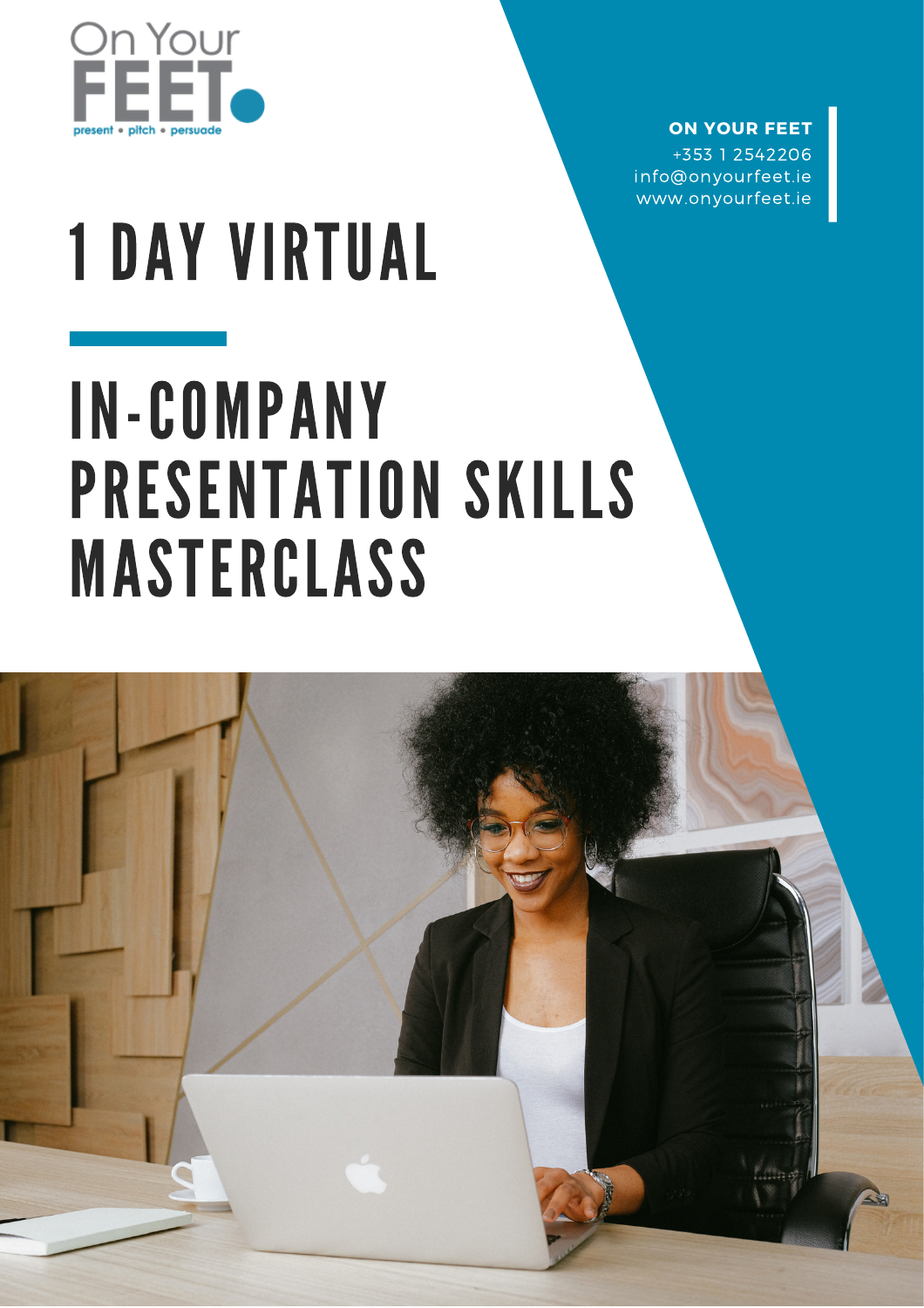# PROGRAMME OVERVIEW

We use the latest in video technology to engage with each participant **before** the day of the training.

During this fast paced, highly interactive LIVE online masterclass we focus on helping each attendee bring their virtual presentation skills to the next level.

While we do cover theory, we do it in a way that facilitates **learning by discovery**, making the content easier to digest and much more memorable.

We deliver this programme over two half days (ideally consecutive),

# WHO WOULD BENEFIT

This programme is for those who wish to improve how they prepare for and deliver presentations.

While the focus is mainly on virtual presentations – the skills gained on this programme are relevant to any situation where you have to communicate verbally. This means that tools, techniques and skills are transferrable to help the attendees to also communicate with **added impact in face-to-face presentations**.

It is suitable for those who already have some experience presenting but want to bring their skills to the next level.

# CUSTOMISING YOUR PROGRAMME

Before any programme we have discussions with you and send you a Discovery Document to ascertain your required outcomes for your attendees. We tailor our objectives to match **your needs** so that you can achieve the maximum results from the programme.

A week or so prior to the programme we send each participant a link to our innovative video platform. There, they will be greeted by their facilitator who will introduce themselves and set the tone for the programme. The participants are then asked a few short questions, which they answer via the video platform.

There are **3 key benefits** of this exercise.

- The questions help the participant get some clarity on what they would like to achieve during the programme. **1**
- By virtue of responding to the questions asked on the video, it can bring some awareness to their current skill levels. **2**
- It gives the facilitator a feel for where each participant is in terms of current skill levels. This means that even though it is a group session, the facilitator can address the individual needs of each attendee. **3**

1 DAY VIRTUAL IN-COMPANY PRESENTATION SKILLS MASTERCLASS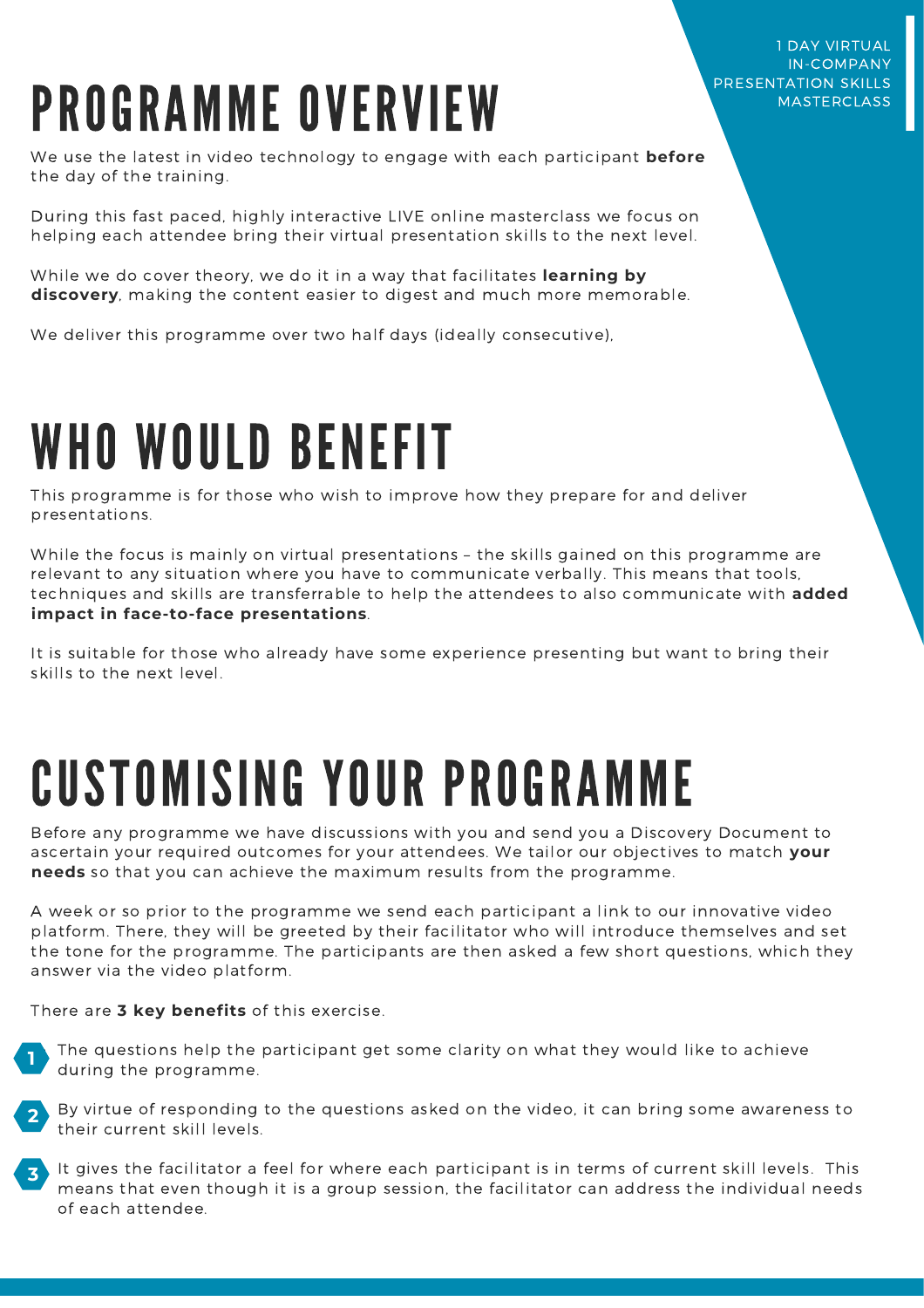#### 1 DAY VIRTUAL IN-COMPANY PRESENTATION SKILLS MASTERCLASS

# PROGRAMME OBJECTIVES

On completion of this 1 day programme, attendees will know how to:

- $\bullet$  Implement a simple 3-step matrix to prepare for success
- Identify and enhance their own natural style
- Use the SSS of presenting
- Apply best practice for posture in a virtual setting
- Adjust body language for virtual delivery
- Maximise vocal impact
- Engage and connect with a virtual audience
- Control nerves
- **Present with increased self-confidence**
- 8 ways to open and 8 ways to close
- O Understand PowerPoint best practice

While there is an overall atmosphere of fun there is also a serious amount of learning taking place. In order to strike the best balance between personal attention and **supportive group dynamics**, we limit the number of attendees to **6-8**.

### METHODOLOGY

This programme is participatory, fast-moving and will focus on the attendees learning through discovery rather than "lecture-style" delivery.

We deliver via zoom, using a variety of tools and delivery techniques to make this virtual programme varied and engaging. These include:



Attendees are asked a few short questions via video to help build awareness around their current skillset.



Breakout rooms to allow participants to discuss topics in small groups.



Online polls and interactive noticeboard for brainstorming and gathering ideas.



Several opportunities for attendees to contribute formally and ad hoc.



Opportunity for each attendee to do a very short introductory virtual presentation.



1 to 1 brief personalised feedback to each individual on their presentation style with very specific guidance on how to improve.



Individual reflection time.



I REALLY ENJOYED THE TWO SESSIONS AND I'D ESPECIALLY COMPLIMENT THE ADAPTABILITY IN TRANSFORMING AN ENGAGING IN-PERSON OPERATION INTO THE VIRTUAL WORLD.